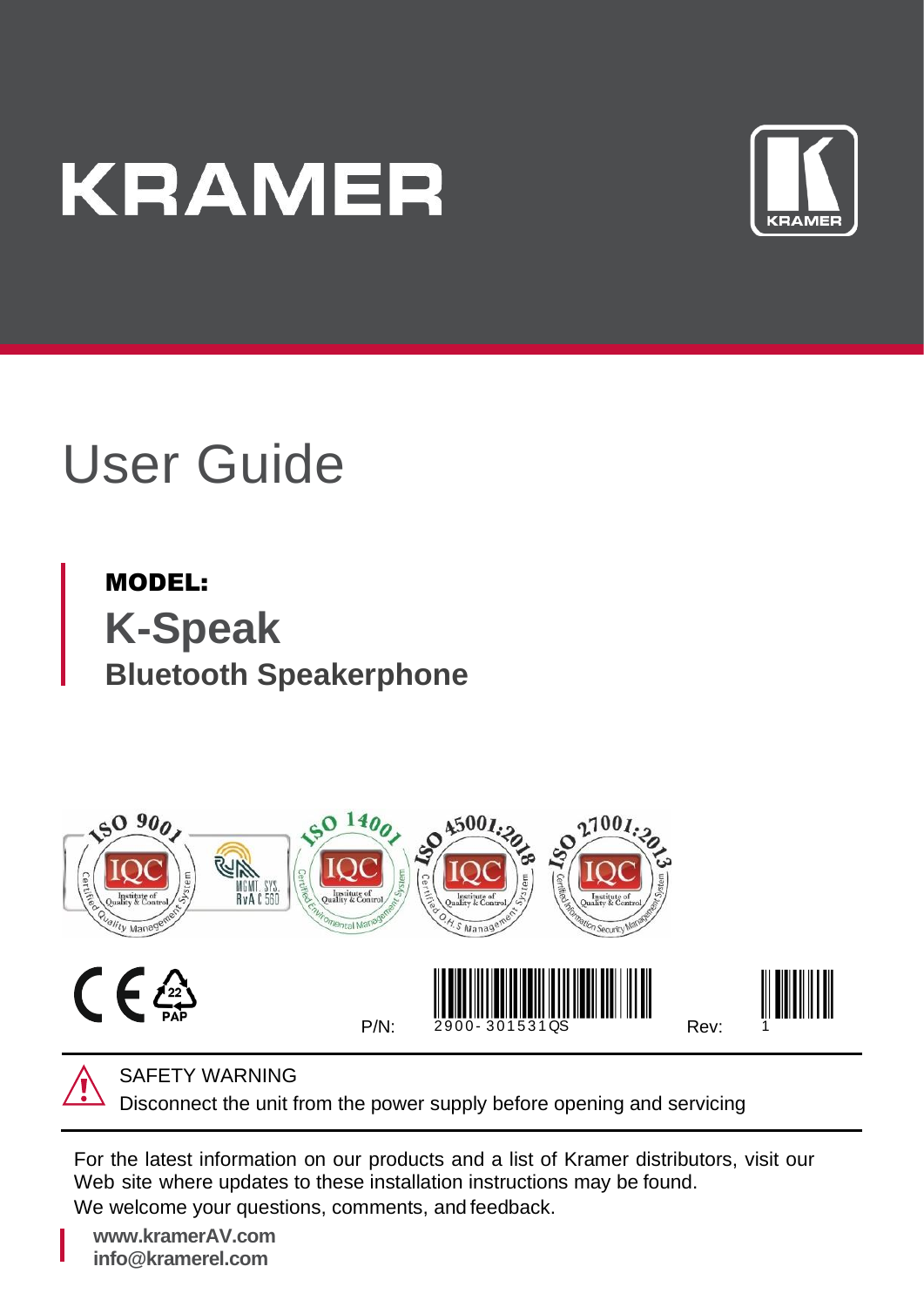# **K-Speak Bluetooth Speakerphone**

Congratulations on purchasing your Kramer **K-Speak** high performance **Bluetooth Speakerphone**. **K-Speak** supports a 360° omni-direction audio pickup in a radius of up to 5 meters (when unobstructed) and enables the user to connect to up to 2 devices via Bluetooth, AUX (using the **K-Speak** Cascade cable, purchased separately) or USB.

**K-Speak** also features auto echo cancellation, auto noise suppression and auto audio gain and can be charged (via USB or a wireless charger, for example, using the Kramer **TBUS-1-KWC** or **KWC-1** charging spots) to perform for up to 8 hours at a time (depending on battery consumption and the environment).

#### **Get to know your K-Speak**



| #              | <b>Feature</b>          | <b>Function</b>                                                                                                  |  |  |
|----------------|-------------------------|------------------------------------------------------------------------------------------------------------------|--|--|
| 1              | + Volume Button         | Press to increase the volume level.                                                                              |  |  |
| $\overline{2}$ | - Volume Button         | Press to decrease the volume level.                                                                              |  |  |
| $\overline{3}$ | <b>Bluetooth Button</b> | When Bluetooth is not connected, press and hold to turn it on.                                                   |  |  |
|                |                         | When Bluetooth is connected, press and hold to disconnect the current Bluetooth                                  |  |  |
|                |                         | connection.                                                                                                      |  |  |
|                |                         | Flashes blue when waiting for Bluetooth connection and lights blue when paired.                                  |  |  |
|                |                         | Flashes white when signal is enhanced via Bluetooth adapter and lights white                                     |  |  |
|                |                         | when Bluetooth feature is turned off.                                                                            |  |  |
| 4              | Microphone Mute Button  | Press to mute the microphone input.                                                                              |  |  |
| 5              | Call Button             | Press to answer / hang-up a call.                                                                                |  |  |
| 6              | Power Button            | Press and hold for 2 seconds to turn the device ON/OFF.                                                          |  |  |
|                |                         | Press and hold for 8 seconds to reset the system.                                                                |  |  |
|                |                         | Press shortly to view the charging status (via the 5-step light bar located between<br>the $+$ and $-$ buttons). |  |  |
|                |                         |                                                                                                                  |  |  |
|                |                         | Flashes red when charging is required (together with a short audio prompt).                                      |  |  |
|                |                         | Flashes white when the device is charging.                                                                       |  |  |
|                |                         | Lights green when fully charged                                                                                  |  |  |
| $\overline{7}$ | IN/OUT 3.5mm Mini Jack  | Connect to an audio source/acceptor or connect to an additional K-Speak device,<br>using the supplied AUX cable. |  |  |
|                |                         | When K-Speak power is on, and a second unit is connected, the first                                              |  |  |
|                |                         | connected device is defined as the master device and the second one is                                           |  |  |
|                |                         | the slave.                                                                                                       |  |  |
|                |                         | If you connect the AUX cable to the devices before powering them, the                                            |  |  |
|                |                         | first unit powered is the master and the second is the slave.                                                    |  |  |
|                |                         | All the device features are enabled on the Master device and disabled on                                         |  |  |
|                |                         | the slave device.                                                                                                |  |  |
| 8              | USB Type-C Port (5V=2A) | Connect to a USB device (for example, a PC) and/or use to charge the K-Speak.                                    |  |  |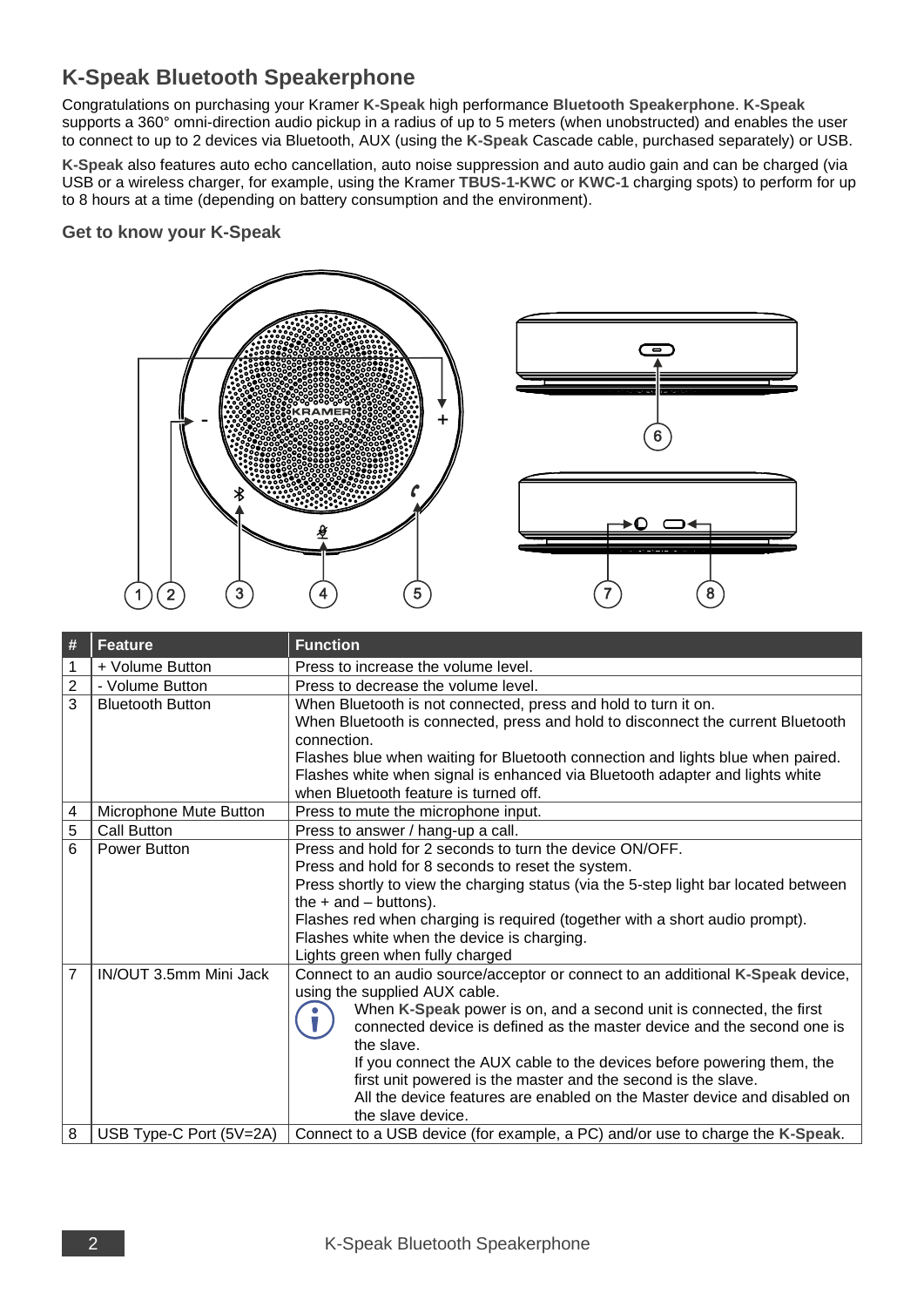### **Mounting K-Speak**

To mount the **K-Speak**, simply place it on a tabletop.



- Ensure that the environment (e.g., maximum ambient temperature, humidity & air flow) is compatible for the device.
- Avoid exposing the product to direct sunlight or any other heat source.
- Keep away from children product includes small accessories and components.
- Avoid uneven mechanical loading.
- Do not insert any sharp objects into the product.
- Avoid dropping or hitting the product to avoid damaging the product.
- For maintenance, call tech support.

#### **Getting to know your K-Speak**

For best results we recommend that you use Kramer cables included in the package.

#### **Connecting K-Speak**



Safety Instructions (Se[e www.kramerav.com](http://www.kramerav.com/) for updated safety information) **Caution:**

• There are no operator serviceable parts inside the unit.



**Warning:** • Do not open THE unit. High voltages can cause electrical shock! Servicing by qualified personnel only.

#### **Using Bluetooth**

When using Bluetooth, enable Bluetooth on your mobile phone or any other device and connect to **K-Speak**. The Bluetooth device name is located on the **K-Speak** rear side.

If required (for example when using a PC), you can connect the USB Bluetooth adapter to a device (within a 3 meter distance) to make sure you get a stable Bluetooth connection.

To do so, connect the USB Bluetooth adapter to the computer (preferably on the side facing the speaker, for better connection). **K-Speak** connects automatically.



Note that sometimes you need to reconnect to Bluetooth after connecting the adapter. To do so, press the Bluetooth key for 9 seconds and a connection will be established within 30 seconds.

#### **Troubleshooting**

| The Problem                   | <b>Possible Cause</b> | The Solution                       |
|-------------------------------|-----------------------|------------------------------------|
| Unable to turn on the device. | 'Low or no power.     | Charge the device.                 |
| Automatic shutdown.           | Low or no power.      | Charge the device.                 |
| No sound.                     |                       | Select the correct input source or |
|                               |                       | adiust the volume.                 |